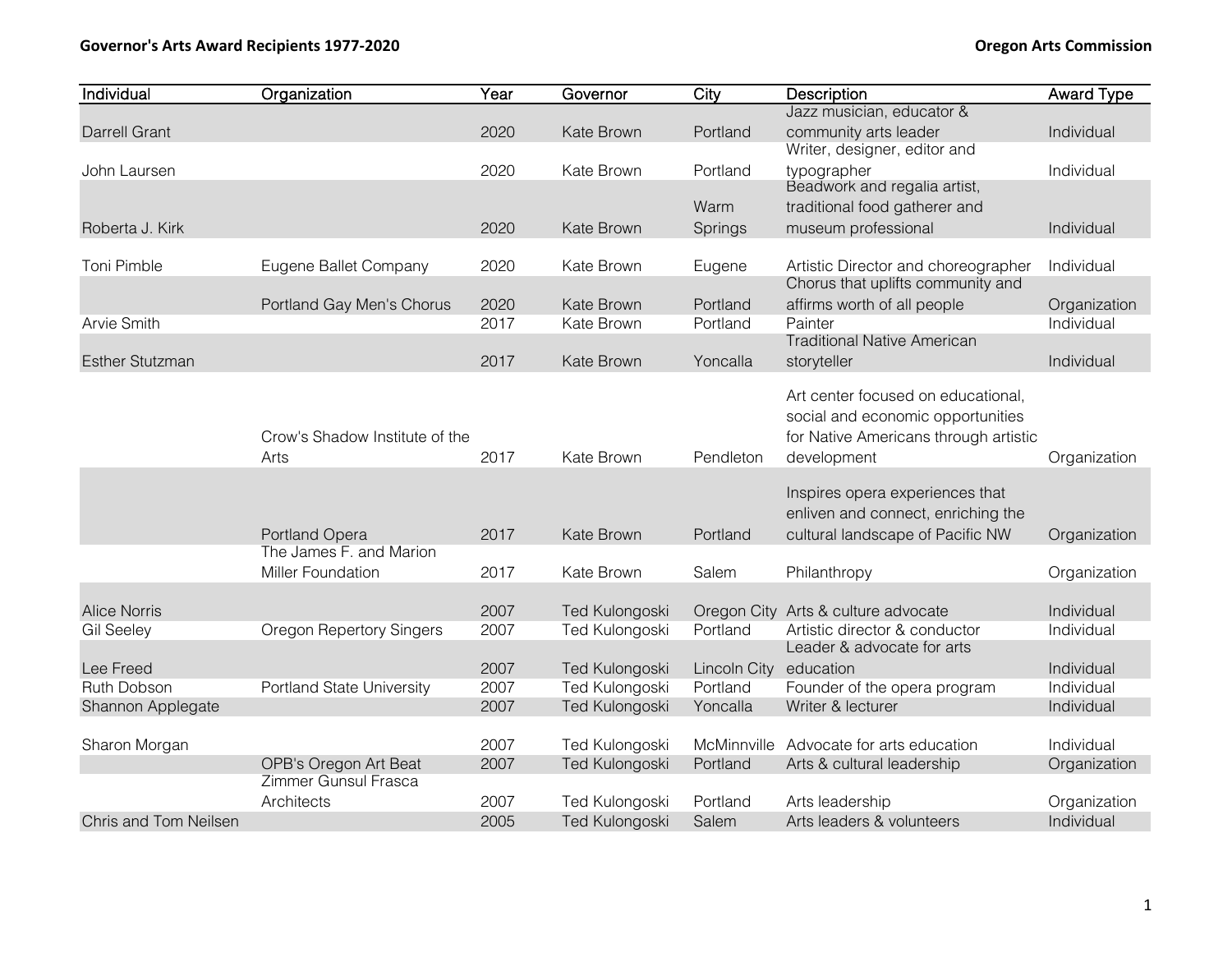| Ginevra and James          |                                  |      |                       |                       |                                   |              |
|----------------------------|----------------------------------|------|-----------------------|-----------------------|-----------------------------------|--------------|
| Ralph                      |                                  | 2005 | Ted Kulongoski        | Eugene                | Philanthropists & arts leaders    | Individual   |
| Henk Pander                |                                  | 2005 | Ted Kulongoski        | Portland              | Artist                            | Individual   |
| Joan (d) and John          |                                  |      |                       |                       |                                   |              |
| Shipley                    |                                  | 2005 | Ted Kulongoski        | Portland              | Arts patrons                      | Individual   |
| <b>Richard Louis Brown</b> |                                  | 2005 | Ted Kulongoski        | Portland              | Collector & arts patron           | Individual   |
| <b>Richard Rowland</b>     |                                  | 2005 | Ted Kulongoski        | Astoria               | Ceramicist & educator             | Individual   |
| The Honorable Vera Katz    |                                  |      |                       |                       | Ron Schmidt Award for arts        |              |
| $(d)^*$                    |                                  | 2005 | Ted Kulongoski        | Portland              | leadership and public service     | Individual   |
|                            | The Art Gym, Marylhurst          |      |                       |                       | Contemporary arts exhibition and  |              |
|                            | University                       | 2005 | Ted Kulongoski        | Marylhurst            | publication                       | Organization |
| Allen Nause                | <b>Artists Repertory Theatre</b> | 2003 | Ted Kulongoski        | Portland              | Artistic director                 | Individual   |
| Carla Perry                | Writers on the Edge              | 2003 | Ted Kulongoski        | Newport               | Founder                           | Individual   |
| Jordan Schnitzer           |                                  | 2003 | Ted Kulongoski        | Portland              | Philanthropists & cultural leader | Individual   |
|                            |                                  |      |                       |                       |                                   |              |
| Pamela Hulse Andrews       |                                  | 2003 | Ted Kulongoski        | Bend                  | Arts publisher                    | Individual   |
| Representative Betsy       |                                  |      |                       |                       |                                   |              |
| Johnson                    |                                  | 2003 | Ted Kulongoski        | Scappoose             | Arts & culture advocate           | Individual   |
| Sondra Pearlman            | Oregon Children's Theatre        | 2003 | Ted Kulongoski        | Portland              | Founder & producer                | Individual   |
|                            |                                  |      |                       |                       | 50th anniversary of community     |              |
|                            | Pentacle Theatre                 | 2003 | <b>Ted Kulongoski</b> | Salem                 | theatre                           | Organization |
| Carol (d) and John (d)     |                                  |      |                       |                       |                                   |              |
| Hampton                    |                                  | 2002 | John Kitzhaber        | Portland              | Arts patrons & leaders            | Individual   |
|                            |                                  |      |                       |                       | Visual artist & leader in arts    |              |
| Eugene Bennett (d)         | <b>BOORA Architects</b>          | 2002 | John Kitzhaber        | Jacksonville advocate |                                   | Individual   |
|                            | Portland Institute of            |      |                       |                       |                                   |              |
| Kristy Edmunds             | Contemporary Arts                | 2002 | John Kitzhaber        | Portland              | Artist & founder                  | Individual   |
|                            |                                  |      |                       |                       | Jazz musician & community arts    |              |
| Mel Brown                  |                                  | 2002 | John Kitzhaber        | Portland              | leader                            | Individual   |
|                            |                                  |      |                       |                       |                                   |              |
| William Bloodgood          | Oregon Shakespeare Festival      | 2002 | John Kitzhaber        | Ashland               | Scenic designer                   | Individual   |
|                            | Cultural Task Forces, 1998-      |      |                       |                       |                                   |              |
|                            | 2001                             | 2002 | John Kitzhaber        | Statewide             | Cultural leadership               | Organization |
| Dan Pavillard (d)          |                                  | 2001 | John Kitzhaber        | Eugene                | Community arts leader & patron    | Individual   |
| Dr. Robert B. Pamplin,     |                                  |      |                       |                       |                                   |              |
| Jr.                        |                                  | 2001 | John Kitzhaber        | Portland              | Arts patron & collector           | Individual   |
| Pat Courtney Gold          |                                  | 2001 | John Kitzhaber        | Scappoose             | Native basketweaver               | Individual   |
| Sandra Miller              |                                  | 2001 | John Kitzhaber        | <b>Bend</b>           | Community arts leader             | Individual   |
|                            | Portland General Electric & the  |      |                       |                       |                                   |              |
|                            | <b>PGE Foundation</b>            | 2001 | John Kitzhaber        | Portland              | Corporate arts supporters         | Organization |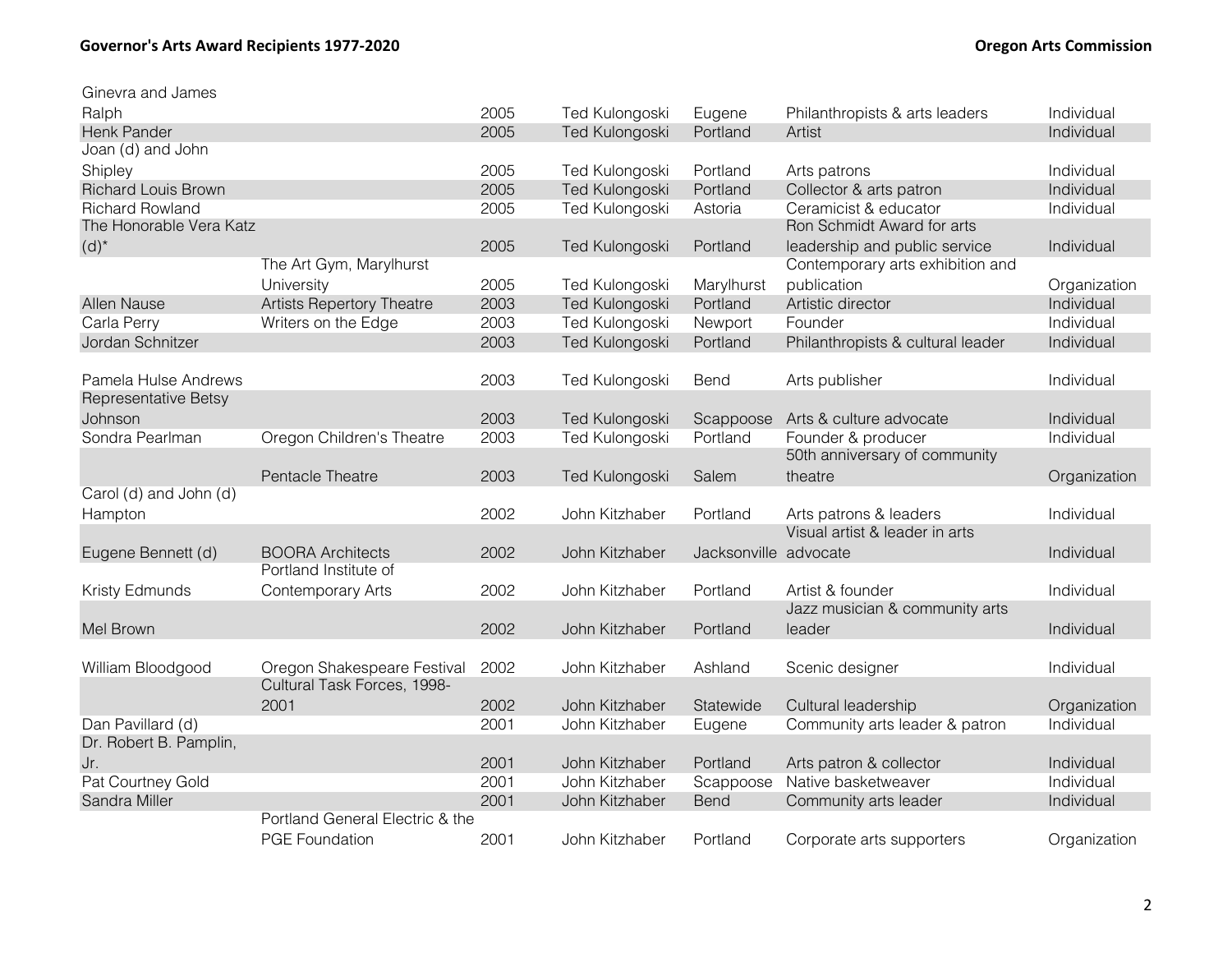|                           | Salem-Keizer Public School     |              |                |             |                                                        |                              |
|---------------------------|--------------------------------|--------------|----------------|-------------|--------------------------------------------------------|------------------------------|
|                           | <b>District Music Programs</b> | 2001         | John Kitzhaber | Salem       | Exemplary music education                              | Organization                 |
| Lorie Baxter              |                                | 1999         | John Kitzhaber | Pendleton   | Community arts leaders                                 | Individual                   |
| Mel Katz                  |                                | 1999         | John Kitzhaber | Portland    | Sculptor                                               | Individual                   |
|                           |                                |              |                | Salem,      |                                                        |                              |
| Roger Hull                |                                | 1999         | John Kitzhaber | Keizer      | Art historian, scholar & professor                     | Individual                   |
|                           | Pacific Northwest College of   |              |                |             |                                                        |                              |
| Sally Lawrence            | Arts                           | 1999         | John Kitzhaber | Portland    | President                                              | Individual                   |
| The Honorable Lenn        |                                |              |                |             | Ron Schmidt Award for arts                             |                              |
| Hannon (d)*               |                                | 1999         | John Kitzhaber | Ashland     | leadership and public service                          | Individual                   |
|                           | <b>Bank of America</b>         | 1999         | John Kitzhaber | Statewide   | Corporate arts supporters                              | Organization                 |
|                           |                                |              |                | Powell      |                                                        |                              |
| John, Linda and Pauline   |                                |              |                | Butte;      |                                                        |                              |
| Shelk                     |                                | 1998         | John Kitzhaber | Prineville  | Arts patrons                                           | Individual                   |
| Kim Stafford              | Northwest Writing Insititue    | 1998         | John Kitzhaber | Portland    | Poet & director                                        | Individual                   |
| Mary Dodds Schlick        |                                | 1998         | John Kitzhaber | Parkdale    | Writer & basketmaker                                   | Individual                   |
| <b>Tad Savinar</b>        |                                | 1998         | John Kitzhaber | Portland    | Visual artist & writer                                 | Individual                   |
| The Honorable Bill        |                                |              |                |             |                                                        |                              |
| Morrisette                |                                | 1998         | John Kitzhaber | Springfield | Mayor of Springfield                                   | Individual                   |
|                           | Northwest Film Center          | 1998         | John Kitzhaber | Portland    |                                                        | Organization                 |
|                           |                                |              |                |             |                                                        |                              |
| C. Norman (d) and         |                                |              |                |             |                                                        |                              |
| Dolores (d) Winningstad   |                                | 1997         | John Kitzhaber | Newport     | Arts patrons                                           | Individual                   |
| Lawson Inada              |                                | 1997         | John Kitzhaber | Ashalnd     | Poet & mulit-cultural educator                         | Individual                   |
|                           | Fellow of American Institue of |              |                |             | Architect and founder of Architects                    |                              |
| Marjorie Wintermute (d)   | Architects                     | 1997         | John Kitzhaber |             | in Schools Programs                                    | Individual                   |
| Maynard White Owl         |                                |              |                |             | Plateau style beadworker and                           |                              |
| Lavadour                  |                                | 1997         | John Kitzhaber | Pendleton   | master artist                                          | Individual                   |
| Raymond Trayle            |                                | 1997         | John Kitzhaber | Portland    | Maker of fine art presses                              | Individual                   |
|                           |                                |              |                |             |                                                        |                              |
| Alvin M. Josephy, Jr. (d) |                                | 1996         | John Kitzhaber | Joseph      | Historian & writer<br>Arts patronage & support of arts | Individual                   |
|                           |                                |              | John Kitzhaber | Salem       |                                                        |                              |
| Hallie Brown Ford (d)     |                                | 1996<br>1996 | John Kitzhaber |             | scholarship funds                                      | Individual<br>Individual     |
| John Brombaugh            |                                |              |                | Springfield | Organ builder<br>Percent for art advocate; Ron         |                              |
| Representative Tony Van   |                                |              |                |             | Schmidt Award for arts leadership                      |                              |
| Vliet*                    |                                | 1996         | John Kitzhaber |             | and public service                                     | Individual                   |
|                           |                                |              |                | Corvallis   | Design of cultural facilities and arts                 |                              |
|                           | <b>BOORA Architects</b>        | 1996         | John Kitzhaber | Portland    | patronage                                              |                              |
|                           | <b>CALYX</b>                   | 1996         | John Kitzhaber | Corvallis   | Feminist press                                         | Organization<br>Organization |
|                           |                                |              |                |             |                                                        |                              |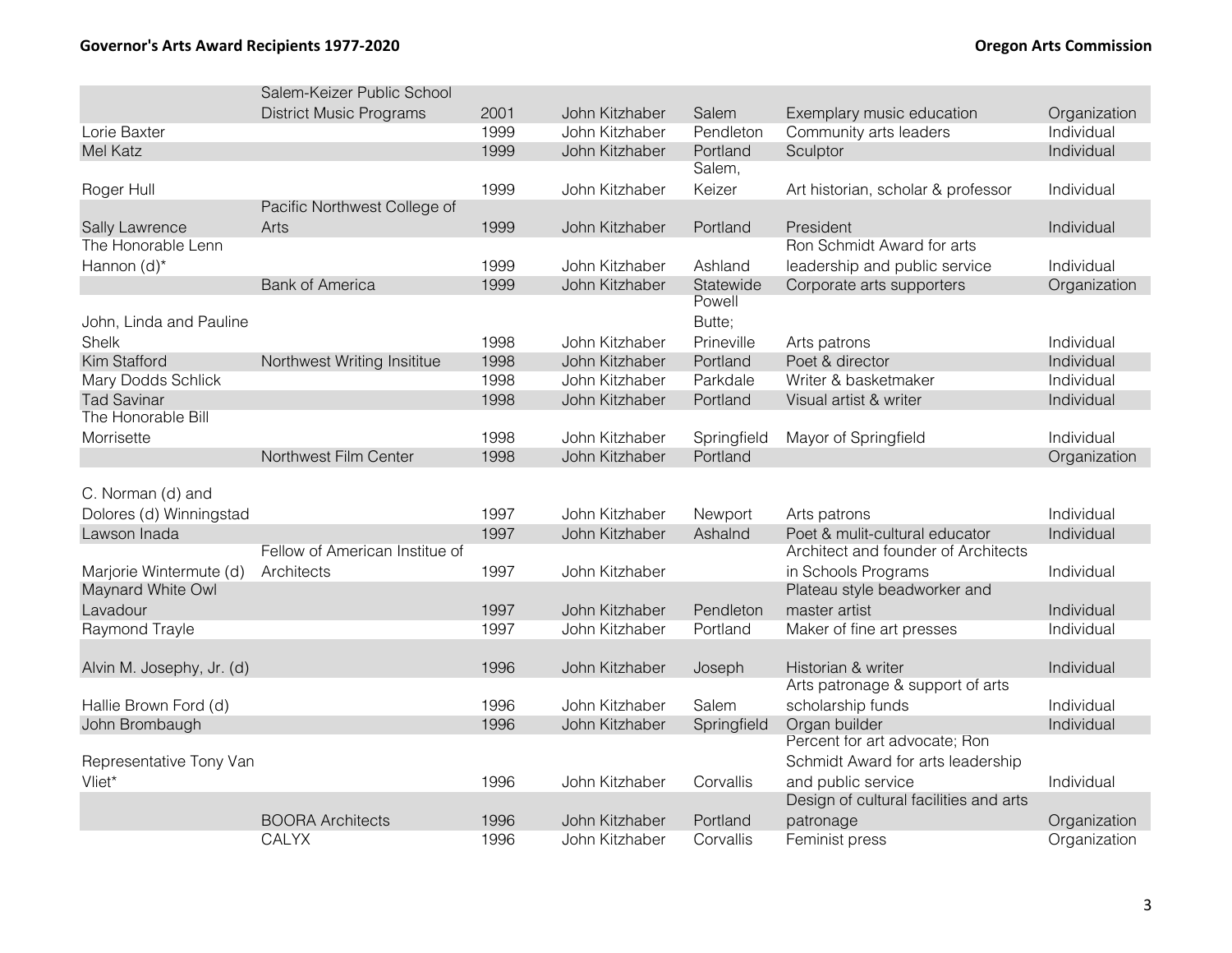|                          | Eugene Ballet Company                      | 1996 | John Kitzhaber         | Eugene    | Dance touring efforts                                                  | Organization |
|--------------------------|--------------------------------------------|------|------------------------|-----------|------------------------------------------------------------------------|--------------|
|                          |                                            |      |                        |           | Former city manager & arts                                             |              |
|                          |                                            |      |                        |           | advocate; Ron Schmidt Award for                                        |              |
| Don Davis*               |                                            | 1995 | John Kitzhaber         | Newport   | arts leadership and public service                                     | Individual   |
| Frank Boyden             |                                            | 1995 | John Kitzhaber         | Otis      | Ceramicist, sculptor & printmaker                                      | Individual   |
|                          |                                            |      |                        |           | Visual artist & former public                                          |              |
| Nancy Lindburg           |                                            | 1995 | John Kitzhaber         | Salem     | administrator                                                          | Individual   |
| Terence O'Donnell (d)    |                                            | 1995 | John Kitzhaber         | Portland  | Writer & historian                                                     | Individual   |
|                          | <b>Chamber Music Northwest</b>             | 1995 | John Kitzhaber         | Portland  | Chamber music programs                                                 | Organization |
|                          | <b>ODS Health Plans</b>                    | 1995 | John Kitzhaber         | Portland  | Corporate arts supporter                                               | Organization |
|                          |                                            |      |                        |           |                                                                        |              |
| <b>Bonnie Merrill</b>    |                                            | 1994 | <b>Barbara Roberts</b> |           | Oregon City Choreographer                                              | Individual   |
|                          | Crow's Shadow Institute of the             |      |                        |           |                                                                        |              |
| James Lavadour           | Arts                                       | 1994 | <b>Barbara Roberts</b> | Pendleton | Artist & founder                                                       | Individual   |
|                          |                                            |      |                        |           | Portland city commissioner & arts                                      |              |
|                          |                                            |      |                        |           | advocate; Ron Schmidt Award for                                        |              |
|                          |                                            |      |                        |           |                                                                        |              |
| Mike Lindberg*           |                                            | 1994 | <b>Barbara Roberts</b> | Portland  | arts leadership and public service<br>Outstanding theater programs for | Individual   |
|                          | <b>Children's Educational Theatre 1994</b> |      | <b>Barbara Roberts</b> | Salem     | youth                                                                  | Organization |
| <b>Betty LaDuke</b>      | Southern Oregon University                 | 1993 | <b>Barbara Roberts</b> | Ashland   | Painter, teacher, writer                                               | Individual   |
|                          |                                            |      |                        |           | Former NEA chair; Ron Schmidt                                          |              |
|                          | National Endowment for the                 |      |                        |           | Award for arts leadership and public                                   |              |
| John Frohnmayer*         | Arts                                       | 1993 | <b>Barbara Roberts</b> | Corvallis | service                                                                | Individual   |
| Obo Addy (d)             |                                            | 1993 | <b>Barbara Roberts</b> | Portland  | African drummer and performer                                          | Individual   |
|                          |                                            |      |                        |           |                                                                        |              |
| William Patton (d)       | Oregon Shakespeare Festival                | 1993 | <b>Barbara Roberts</b> | Ashland   | Artistic director                                                      | Individual   |
|                          | Northwest Review                           | 1993 | <b>Barbara Roberts</b> | Eugene    | Literary magazine                                                      | Organization |
|                          | Oregon School of Arts and                  |      |                        |           |                                                                        |              |
|                          | Crafts                                     | 1993 | <b>Barbara Roberts</b> | Portland  | Craft leadership & advocacy                                            | Organization |
| Florence (d) and William |                                            |      |                        |           |                                                                        |              |
| (d) Schneider            | Schneider Museum of Art                    | 1992 | <b>Barbara Roberts</b> | Ashland   | Patrons                                                                | Individual   |
| George Johanson          |                                            | 1992 | <b>Barbara Roberts</b> | Portland  | Painter & printmaker                                                   | Individual   |
| Tomas Svoboda            |                                            | 1992 | <b>Barbara Roberts</b> | Portland  | Composer                                                               | Individual   |
| William Jamison (d)      |                                            | 1992 | <b>Barbara Roberts</b> | Portland  | Gallery owner & arts advocate                                          | Individual   |
|                          | Interstate Firehouse Cultural              |      |                        |           |                                                                        |              |
|                          | Center                                     | 1992 | <b>Barbara Roberts</b> | Portland  | Community arts programs                                                | Organization |
|                          | <b>Meyer Memorial Trust</b>                | 1992 | <b>Barbara Roberts</b> | Portland  | Arts patronage                                                         | Organization |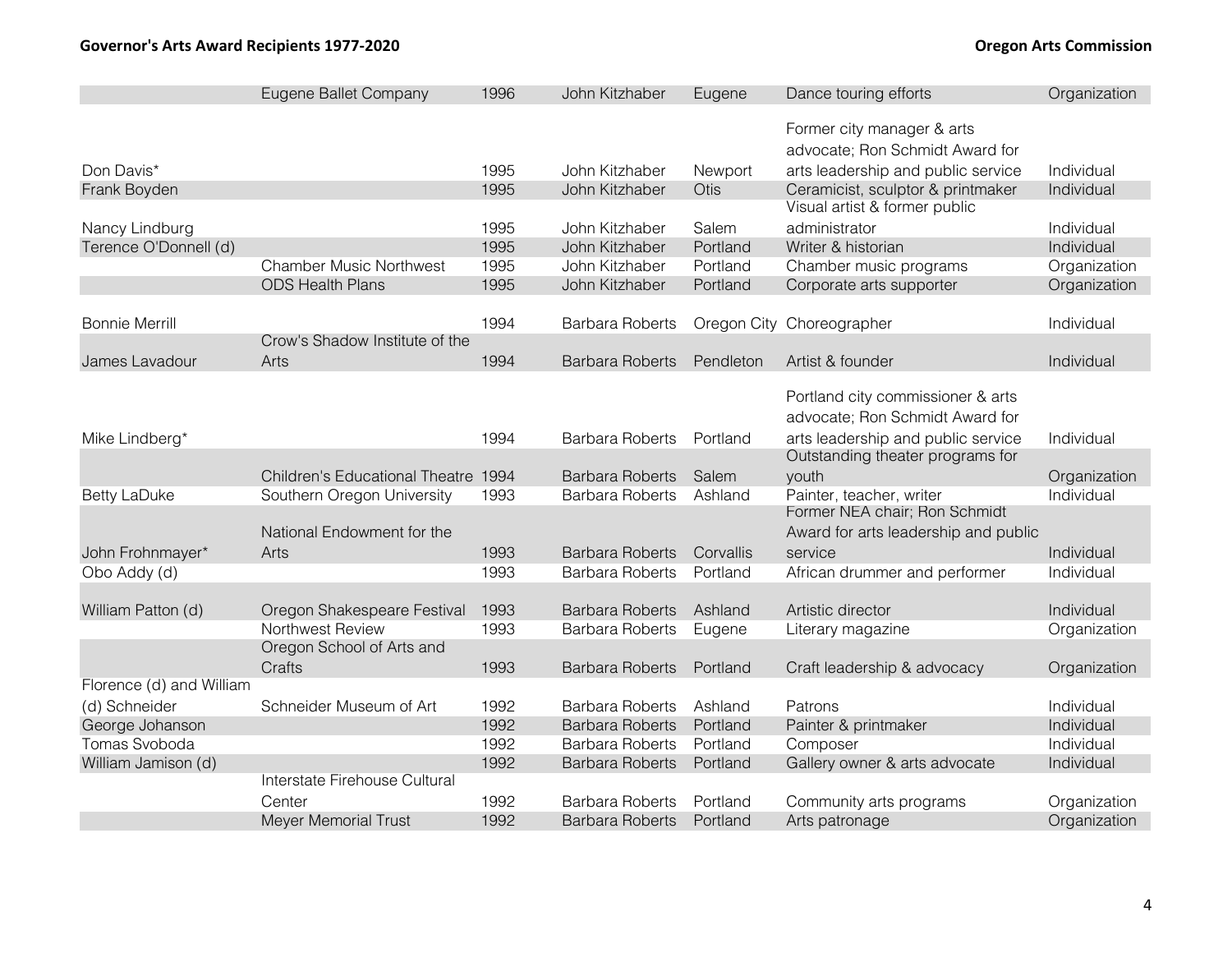| Governor Neil         |                                                          |      |                                               |                      |                                    |                            |
|-----------------------|----------------------------------------------------------|------|-----------------------------------------------|----------------------|------------------------------------|----------------------------|
| Goldschmidt           |                                                          | 1991 | <b>Barbara Roberts</b>                        | Portland             | Advocacy for the arts              | Individual                 |
|                       |                                                          |      |                                               |                      |                                    |                            |
| Jerry Turner          | Oregon Shakespeare Festival                              | 1991 | <b>Barbara Roberts</b>                        | Ashland              | Artistic director                  | Individual                 |
| Manuel Izquierdo (d)  |                                                          | 1991 | <b>Barbara Roberts</b>                        | Portland             | Sculptor & art teacher             | Individual                 |
| Norman Leyden         | Oregon Symphony                                          | 1991 | <b>Barbara Roberts</b>                        | Portland             | Associate conductor                | Individual                 |
|                       | <b>OCRI Foundation</b>                                   | 1991 | <b>Barbara Roberts</b>                        | La Grande            | Arts patrons                       | Organization               |
| <b>Barry Lopez</b>    |                                                          | 1990 | Neil Goldschmidt Seal Rock                    |                      | Writer                             | Individual                 |
| <b>Leonard Duboff</b> | Volunteer Lawyers for the Arts                           | 1990 | Neil Goldschmidt Portland                     |                      |                                    | Individual                 |
|                       |                                                          |      |                                               |                      |                                    |                            |
| <b>Lillian Pitt</b>   |                                                          | 1990 | Neil Goldschmidt Portland                     |                      | Native American artist & maskmaker | Individual                 |
| <b>Mason Williams</b> |                                                          | 1990 | Neil Goldschmidt Eugene                       |                      | Musician                           | Individual                 |
|                       |                                                          |      |                                               |                      |                                    |                            |
| Selina Ottum (d)      | Metropolian Arts Commission<br>Oregon Business Committee | 1990 | Neil Goldschmidt Portland                     |                      | Arts administrator                 | Individual                 |
|                       | for the Arts                                             |      |                                               |                      |                                    |                            |
|                       |                                                          | 1990 | Neil Goldschmidt Portland                     |                      | Arts leadership & advocacy         | Organization               |
| James DePriest        | Oregon Symphony                                          | 1989 | Neil Goldschmidt Portland                     |                      | Music director & conductor         | Individual                 |
| John Alvord           |                                                          | 1989 | Neil Goldschmidt Eugene                       |                      | Arts patron                        | Individual                 |
| Richard L. Hay        |                                                          | 1989 | Neil Goldschmidt Ashland                      |                      | Set & costume designer             | Individual                 |
| Sally Haley (d)       |                                                          | 1989 | Neil Goldschmidt Portland                     |                      | Painter                            | Individual                 |
|                       |                                                          |      |                                               |                      | Arts development & festival        |                            |
|                       | Mt Hood Festival of Jazz                                 | 1989 | Neil Goldschmidt Gresham                      |                      | promotion                          | Organization               |
|                       | <b>US West Communications</b>                            | 1989 | Neil Goldschmidt Statewide                    |                      | Corporate arts supporter           | Organization               |
|                       |                                                          |      |                                               |                      | Newspaper editor, community leader |                            |
| Amy Bedford (d)       |                                                          | 1988 | Neil Goldschmidt Pendleton                    |                      | & arts patron                      | Individual                 |
| Dr. Francis Newton    | Portland Art Museum                                      | 1988 | Neil Goldschmidt Portland                     |                      | Director                           | Individual                 |
| LeRoy Setziol (d)     |                                                          | 1988 | Neil Goldschmidt Sheridan                     |                      | Wood sculptor                      | Individual                 |
|                       | Art in Public Places                                     | 1988 | Neil Goldschmidt Bend                         |                      |                                    | Organization               |
|                       | U.S. National Bank of Oregon                             | 1988 | Neil Goldschmidt Portland                     |                      |                                    |                            |
|                       |                                                          | 1987 |                                               |                      | Arts supporter                     | Organization<br>Individual |
| Arlene Schnitzer (d)  |                                                          |      | Neil Goldschmidt Portland                     |                      | Arts patron                        |                            |
| Ken Kesey (d)         |                                                          | 1987 | Neil Goldschmidt Pleasant Hill Fiction writer |                      |                                    | Individual                 |
|                       |                                                          | 1987 | Neil Goldschmidt                              |                      |                                    | Individual                 |
| Lee Kelly             | Friends of Timberline                                    | 1987 | Neil Goldschmidt Mt Hood                      | Oregon City Sculptor | Public art & preservation          |                            |
|                       |                                                          |      |                                               |                      | Banker & collector of Native       | Organization               |
|                       |                                                          | 1986 | Victor Atiyeh                                 |                      |                                    | Individual                 |
| Doris Bounds (d)      |                                                          |      |                                               | Hermiston            | American materials                 |                            |
| Pietro Belluschi (d)  |                                                          | 1986 | <b>Victor Atiyeh</b>                          | Portland             | Architect                          | Individual                 |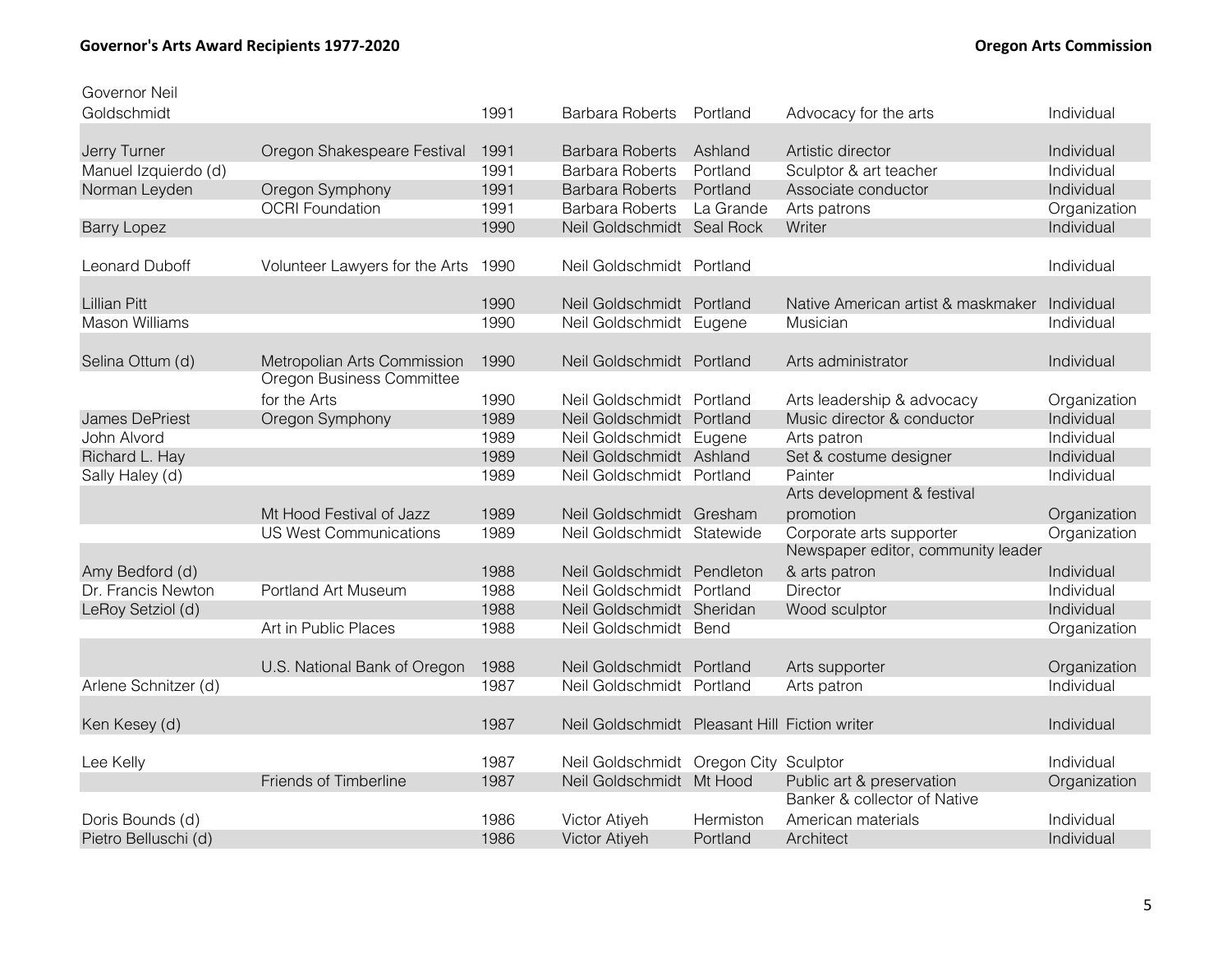# **Governor's Arts Award Recipients 1977-2020 Oregon Arts Commission**

| Ray Atkeson (d)         |                                | 1986 | Victor Atiyeh | Portland  | Photographer                         | Individual   |
|-------------------------|--------------------------------|------|---------------|-----------|--------------------------------------|--------------|
| Tom Hardy               |                                | 1986 | Victor Atiyeh | Portland  | Sculptor                             | Individual   |
|                         | Kaiser Permanente              | 1986 | Victor Atiyeh | Statewide | Corporate arts supporter             | Organization |
| Carl Morris (d)         |                                | 1985 | Victor Atiyeh | Portland  | Painter                              | Individual   |
| Dunbar (d) and Jane (d) |                                |      |               |           |                                      |              |
| Carpenter               |                                | 1985 | Victor Atiyeh | Medford   | Arts patrons                         | Individual   |
| Hilda Morris (d)        |                                | 1985 | Victor Atiyeh | Portland  | Sculptor                             | Individual   |
|                         |                                |      |               |           | Arts patron & collector of Northwest |              |
| Virginia Haseltine (d)  |                                | 1985 | Victor Atiyeh |           | art                                  | Individual   |
|                         | Portland Center for the Visual |      |               |           |                                      |              |
|                         | Arts                           | 1985 | Victor Atiyeh | Portland  | Arts programs & advocacy             | Organization |
| Dr. Gordon Gilkey (d)   |                                | 1984 | Victor Atiyeh |           | Printmaker, curator & teacher        | Individual   |
| Edith Feldenheimer (d)  |                                | 1984 | Victor Atiyeh | Portland  | Arts patron                          | Individual   |
|                         |                                |      |               |           |                                      | Organization |
|                         | The Portland Youth             |      |               |           | Joint award - conductor and          | <b>AND</b>   |
| Jacob Avshalomov        | Philharmonic                   | 1984 | Victor Atiyeh | Portland  | orchestra                            | Individual   |
|                         | Oregon Coast Council for the   |      |               |           |                                      |              |
|                         | Arts                           | 1984 | Victor Atiyeh | Newport   | Arts leadership                      | Organization |
| Betty (d) and John (d)  |                                |      |               |           |                                      |              |
| Gray                    |                                | 1983 | Victor Atiyeh | Portland  | Arts patrons                         | Individual   |
|                         |                                |      |               |           |                                      |              |
|                         |                                |      |               |           | Crafts advocate & cultural tourism   |              |
|                         |                                |      |               |           | consultant; previous director of     |              |
| <b>Bridget McCarthy</b> |                                | 1983 | Victor Atiyeh | Portland  | Oregon College of Art & Craft        | Individual   |
|                         |                                |      |               |           | For development of the Hult Center   |              |
|                         | Citizens of Eugene             | 1983 | Victor Atiyeh | Eugene    | for the Performing Arts              | Organization |
|                         |                                |      |               |           | Animators & developers of            |              |
|                         | <b>Will Vinton Studios</b>     | 1983 | Victor Atiyeh | Portland  | Claymation                           | Organization |
| Monford Orloff (d)      |                                | 1982 | Victor Atiyeh | Portland  | Arts patron & supporter              | Individual   |
| Rachael Griffin (d)     | Portland Art Museum            | 1982 | Victor Atiyeh | Portland  | Curator & arts activist              | Individual   |
| William Stafford (d)    |                                | 1982 | Victor Atiyeh | Portland  | Oregon's first Poet Laureate         | Individual   |
|                         | Salem Art Association          | 1982 | Victor Atiyeh | Salem     | Arts programming                     | Organization |
| Howard and Jean Vollum  |                                |      |               |           |                                      |              |
| (d)                     |                                | 1981 | Victor Atiyeh | Portland  | Supporters                           | Individual   |
| Jan Zach (d)            |                                | 1981 | Victor Atiyeh | Eugene    | Sculptor                             | Individual   |
| Ursula K. LeGuin (d)    |                                | 1981 | Victor Atiyeh | Portland  | Science fiction writer               | Individual   |
|                         | Eugene Summer Festival of      |      |               |           | (precursor of the Oregon Bach        |              |
|                         | Music                          | 1981 | Victor Atiyeh | Eugene    | Festival)                            | Organization |
| Hope Pressman           |                                | 1980 | Victor Atiyeh | Eugene    | Arts patron                          | Individual   |
| LaVerne Krause (d)      |                                | 1980 | Victor Atiyeh | Eugene    | Painter/printmaker                   | Individual   |